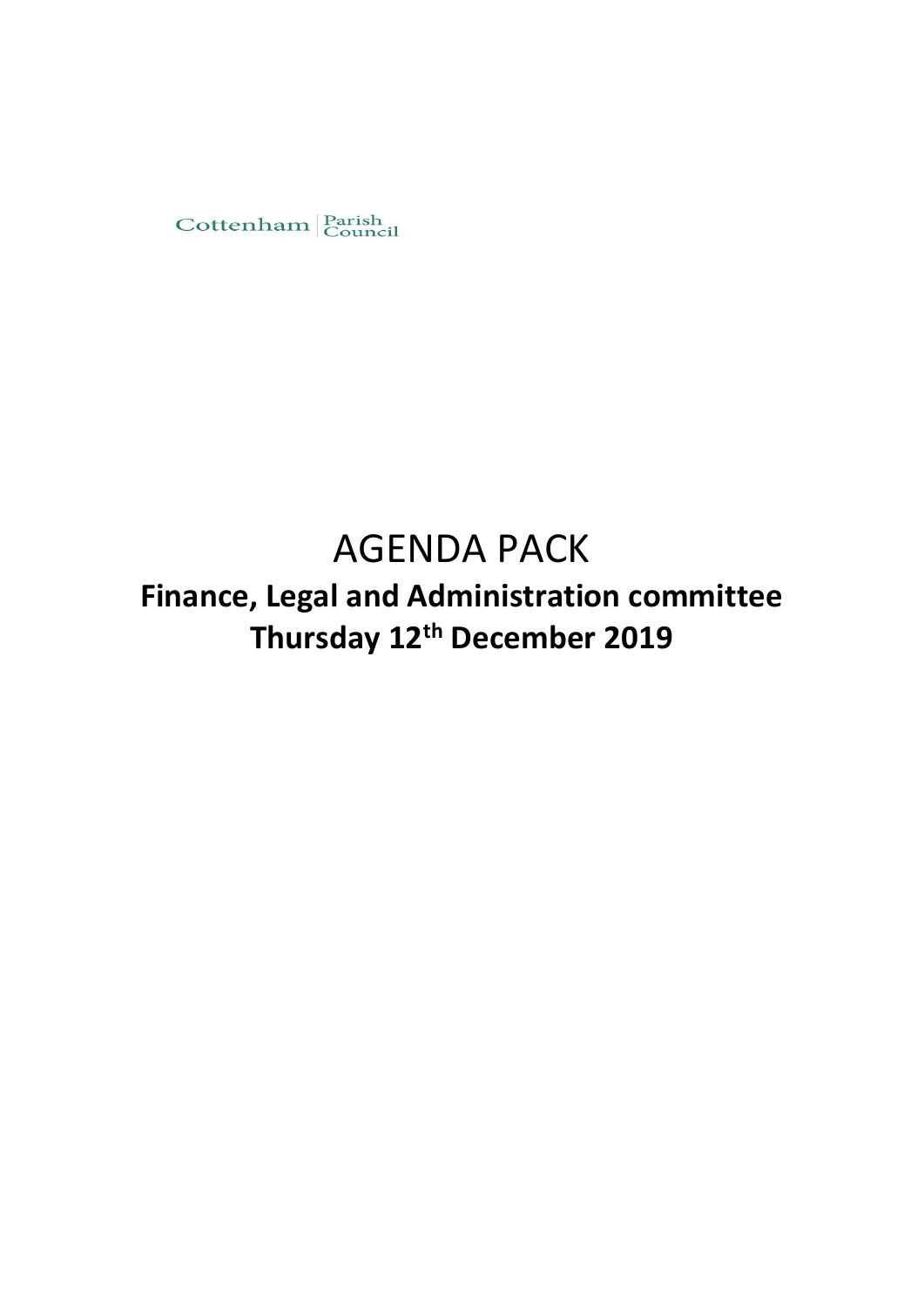#### **To: Members of the Finance, Legal and Administration Committee (FLAC)**

You are hereby summoned to attend a Committee meeting

To be held in the Village Hall, Recreation ground, Lambs Lane, Cottenham at 7.30pm

## **Thursday 12th December 2019**

#### **AGENDA**

All Parish Council Meetings are open to the Public and Press

**19F/140. Chairman's Introduction and Apologies for absence –** *(Schedule 12 of the Local Government Act 1972 requires a record to be kept of the members present and that this record form part of the minutes of the meeting. Members who cannot attend a meeting should tender apologies to the Parish Clerk as it is usual for the grounds upon which apologies are tendered also to be recorded. Under Section 85(1) of the Local Government Act 1972, members present must decide whether the reason(s) for a member's absence are accepted.*

**19F/141. To accept Declarations of Interest and Dispensations** – *i. To receive disclosures of pecuniary and other interests from Councillors on matters to be considered at the meeting. ii. To receive written requests for dispensation. iii. To grant requests for dispensation as appropriate. (NB this does not preclude any later declarations).*

**19F/142. Minutes** – To resolve that the minutes (circulated to members) of the Finance Committee meeting held on Tuesday 26<sup>th</sup> November 2019 be signed as a correct record.

**19F/143. Public Participation –** *Public question time is dealt with prior to the start of the meeting and doesn't form part of the formal business of the Council. Time is limited to 30 minutes and each member of the public is entitled to speak once only in respect of business itemised on the agenda and shall not speak for more than 3 minutes to allow other people to also speak without the public session exceeding its allotted time. Questions not answered at this meeting will be answered in writing to the person asking the question or may appear as an agenda item for the next meeting.* 

*Photographing, recording, broadcasting, or transmitting the proceedings of a meeting by any means is permitted. A person may not orally report or comment about a meeting as it takes place if he is present at the meeting of a parish council or its committees but otherwise may film, photograph or make an audio recording of a meeting; use any other means for enabling persons not present to see or hear proceedings at a meeting of the parish council as it takes place or later; report or comment on the proceedings in writing during or after a meeting or orally report or comment after the meeting.* 

**19F/144. Bank Reconciliation (to the 30th November 2019) -** RFO

**19F/145. Management Accounts (to the 30th November 2019) –** RFO

**19F/146. Consider engaging Green and Purple Ltd to do our year-end accounts** - RFO

**19F/147. Consider increasing the monthly maximum limit on the Multipay card (relates to section 6.18 & 6.20 of our Financial Regulations) -** RFO

**19F/148. Review of current bank accounts –** Cllr Bolitho

**19F/149. Review of Parish Council contracts -** RFO

**19F/150. Likely Capital Expenditure** – Cllr Morris

**19F/151. Financial Regulations (consider processes when engaging new companies to do work for the Parish Council) –** Cllr Bolitho

**19F/152. Consider adopting the Dignity at Work policy -** RFO

**19F/153. Matters for consideration at the next meeting**

**19F/154. Date of next meeting –** Tuesday 10 th March 2020

**19F/155. Close of meeting –**

S Seabright.

Debbie Seabright – RFO 05/12/19 Right Side Entrance, Community Centre 250a High Street, Cottenham, Cambridge, CB24 8RZ Tel: 07503 328401 Email: rfo@cottenhampc.org.uk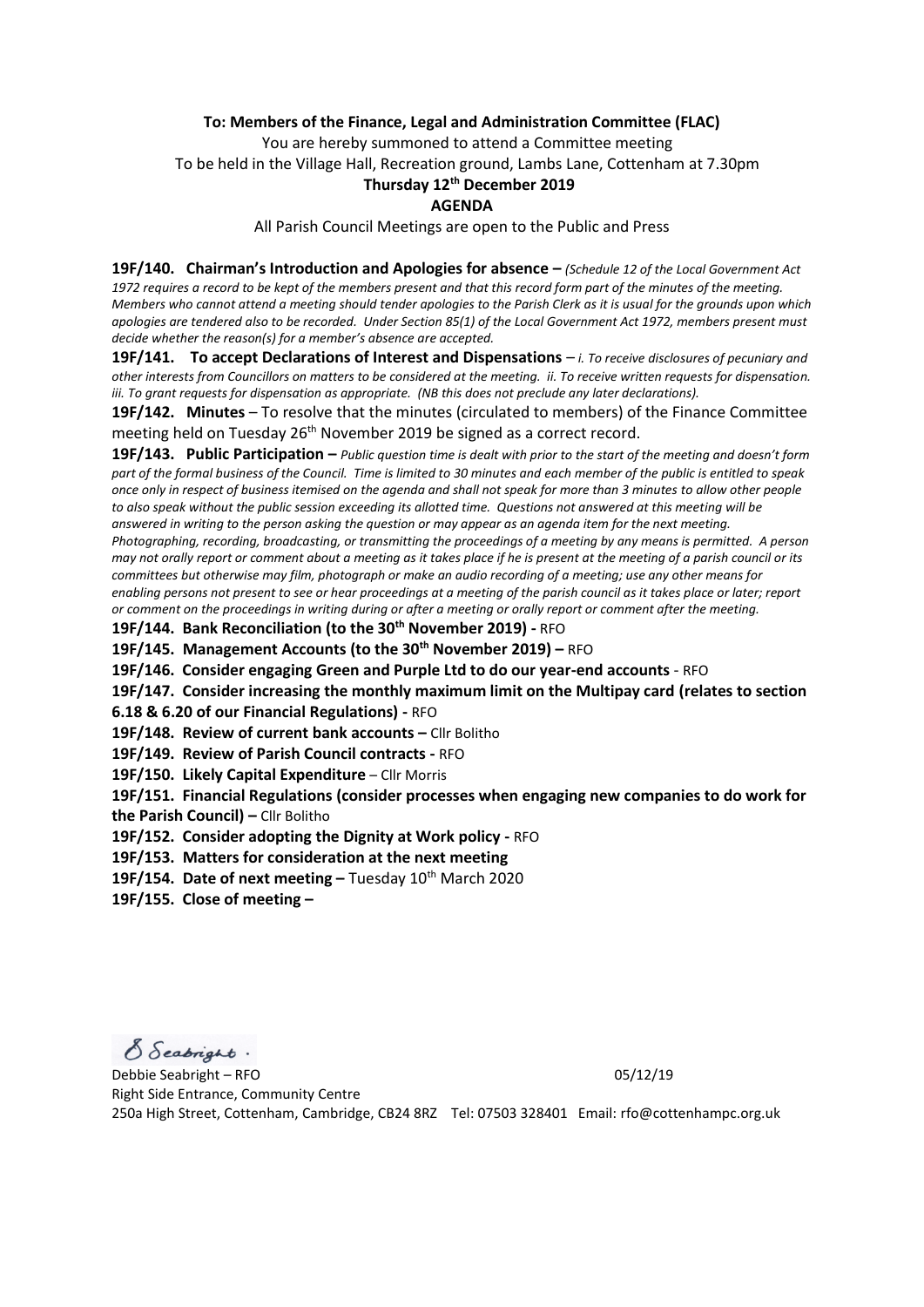**19F/142**

# Cottenham Parish

## **DRAFT Finance, Legal and Administration Committee (FLAC) Minutes**

Meeting held in the Village Hall, Recreation ground, Cottenham on Tuesday 26<sup>th</sup> November 2019 at 7.30pm

**Present:** Cllrs Bolitho, Collinson, Morris, Smith (Chair), Wilson, Young & RFO

**19F/130. Chairman's Introduction and Apologies for absence –** Cllr McCarthy (Work)

**19F/131. To accept Declarations of Interest and Dispensations** – None given

19F/117. Minutes - Resolution that the minutes of the Finance Committee meeting held on Tuesday 29th October 2019 be signed as a correct record. **RESOLVED**.

19F/132. Public Participation - None present.

**19F/133. PHS invoice** - Consider whether to take legal advice over early termination fee from PHS – The committee agreed for the RFO to contact Roger Cavall regarding what action to take and the costs involved. To be taken to full council.

**19F/134.** Grant applications – We have received three applications for grants. Cottenham Brass Juniors have requested £200 towards waistcoats for band members – the committee discussed the application and recommended a donation of £200. Cottenham Mobile Warden Scheme have applied for £1000 (benefitting 20 members) to help with the running costs of the scheme – the committee discussed the application and recommended a donation of £1000. Fen Edge Twinning Association have applied for £450 towards hosting guests from Avrille – the committee considered the application and the nature of the entertainment proposed is outside of the village and therefore not seen as compliant. All application requests will go to the full council for consideration.

**19F/135. Budget planning for 2020-2021 –** The committee considered out expenses and income for 2020-2021. Expenses budget £197,700, Income budget £29,672 net £168,028. This will be taken to the full council meeting in January.

**19F/136. Matter for consideration at the next meeting –**

Management accounts

Bank reconciliation

Financial Regulations - credit checks

**19F/137.** Date of next meeting – 12<sup>th</sup> December 2019

**19F/138. Close of meeting –** 21.55

**Signed \_\_\_\_\_\_\_\_\_\_\_\_\_\_\_\_\_\_\_\_\_\_\_\_\_\_\_\_\_\_\_(Chair) Date\_\_\_\_\_\_\_\_\_\_\_\_\_\_\_\_\_\_\_\_\_\_\_\_**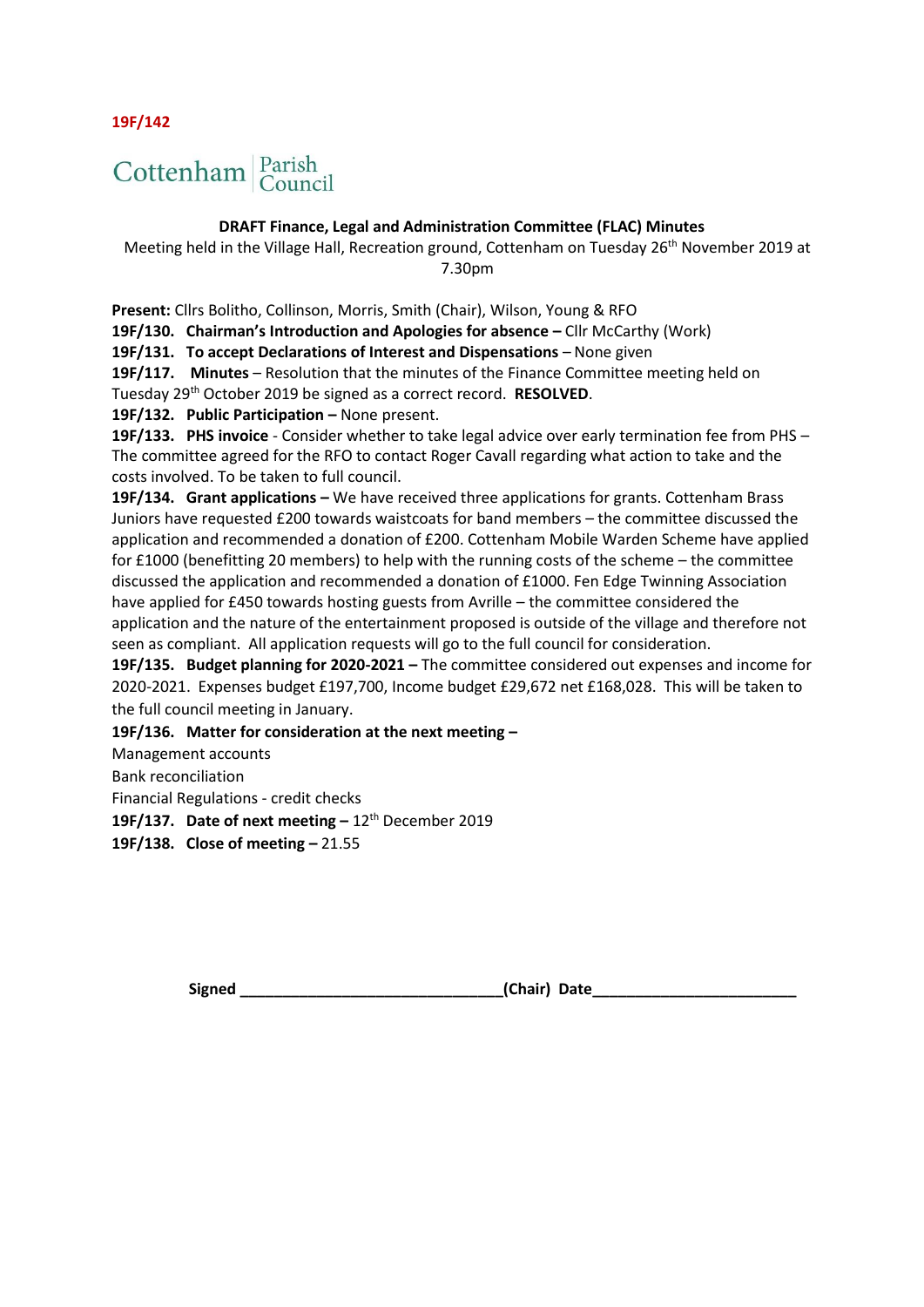## **19F/144**

### **Bank reconciliation November 2019**

### **Reviewed by RFO and Cllr McCarthy**

Council's Bank Accounts were reconciled to our Sage system and are in order.

| In summary:   |                                                               |
|---------------|---------------------------------------------------------------|
| £1,762,264.62 | Bank account 1                                                |
| £160,760.23   | Bank account 2                                                |
| £157,546.69   | Bank account 3                                                |
| £100,093.70   | Bank account 4                                                |
| £1,399,002.00 | Bank account 5                                                |
| £3,579,667.24 | Total Cash at Bank (as of the 30 <sup>th</sup> November 2019) |
| $-£12,603.66$ | Creditors                                                     |
| $+£1696.52$   | Debtors                                                       |
| £3,568,760.10 | Net balance on bank reconciliation                            |

#### + VAT owed £2000

Minus £39,501 remaining accruals

Minus PAYE: £1,144

#### **Net assets: £3,530,115.10**

#### **Debtors**

- Allotments £162.32 (Water Recharge) 28.10.19 (paid in December)
- Baby Clinic £124.20 (Hire of Pavilion) 07.10.19
- CUSSC £914.40 (Oct & Nov 19 invoice) 30.11.19
- Aerobics teacher £165.60 (Hire of VH) 31.10.19 & 30.11.19
- Town Ground Rent £330 (paid in December)

## **TOTAL £1696.52**

#### **Creditors**

- AK King £3800 (Monthly contract) 21.11.19
- A Mappledoram £172.80 14.11.19
- Browns of Burwell £1265.59 (Oil for Ladybirds) 27.11.19
- BCS £57 (Payroll Processing) 30.09.19 & 31.10 19
- Cambridge Water Business £870.49 (Water rates) 06.11.19
- Cambridge County Council £1422 (Lighting costs) 26.11.19
- Cromwell Fire £124.36 (Checks at VH and Pavilion) 18.11.19
- CSA £7.30 (Bleach) 29.11.19
- Dean Minter £400 (PA for the Carol Concert) 26.11.19
- RFO £10.62 (Sim card for Pavilion) 01.11.19
- Green and Purple £60 (Accountancy support) 01.11.19
- HAG shutters £1478.06 (Shutter repair at Ladybirds) 19.11.19
- Clerk £13.95 (Mileage costs) 25.11.19
- John Slater £517.50 (Advice re Neighbourhood plan) 15.11.19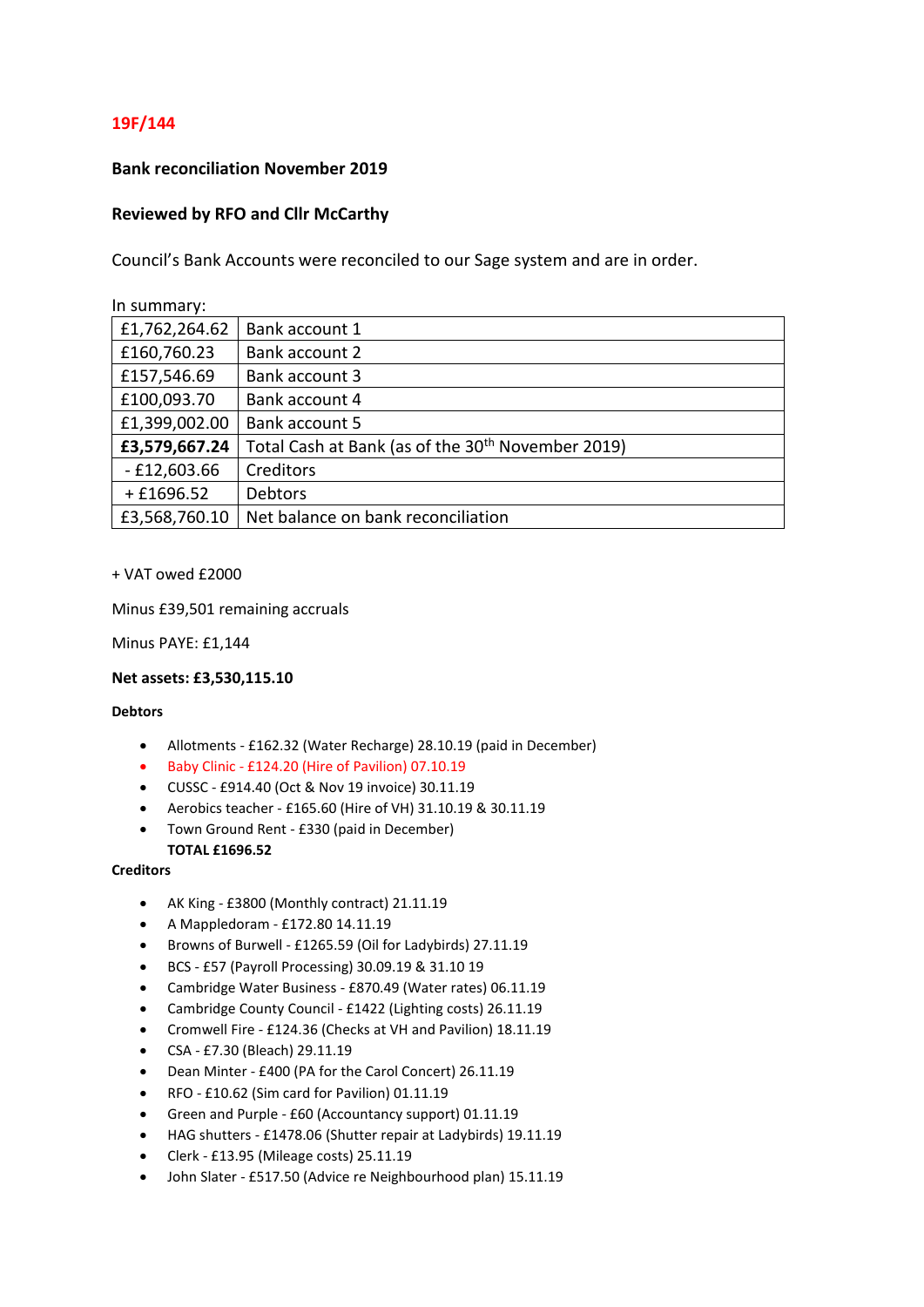- Kershaw £117.60 (Repair heating at pavilion) 22.10.19
- Melsop £450 (Reindeer hire) 27.11.19
- Nick West £1269 (Two months cleaning at VH) Oct and November
- Shred Station £48 (Blue bin in office) 30.11.19
- Zurich £519.39 (Increased premium) 14.11.19

**TOTAL £12,603.66** 

## **19F/145**

**Management Accounts - Sent out separately** 

## **19F/146**

## **Multipay Card**

The current limit within any month for the Multipay card is £300. Recently we have had to purchase some office equipment with has exceeded this limit which has meant that staff have had to make large purchases and wait for reimbursement. Proposal to increase the monthly limit to  $f800$ .

## **19F/147**

The Parish Council monies are currently held in five bank accounts.

## **Looking at additional bank accounts**

RFO has researched several different banks for eligible accounts:

**TSB** cannot offer us any accounts as we are a Parish Council

**Aldermore Bank** cut me off 5 times trying to transfer me to the correct team for business banking, so I stopped trying to contact them. Limited information online

**Bank of Ireland** – Can only open account in branch and there are no branches left in the UK. **Halifax** cannot offer us any accounts as we are a Parish Council.

**Nationwide Building Society** – We are eligible for a business savings account with instant access with 0.65% interest rate (paid annually or monthly). The only downside is they do not offer online banking (by post or email only).

**NatWest** – We are eligible for a Community Account, however there is no interest paid but it is flexible and online banking. (example of charges £0.35 for automated payments and £0.70 for cash or cheque payments) Monthly charge for account is £5.

**Insignis** – Since waiting for a call back from them.